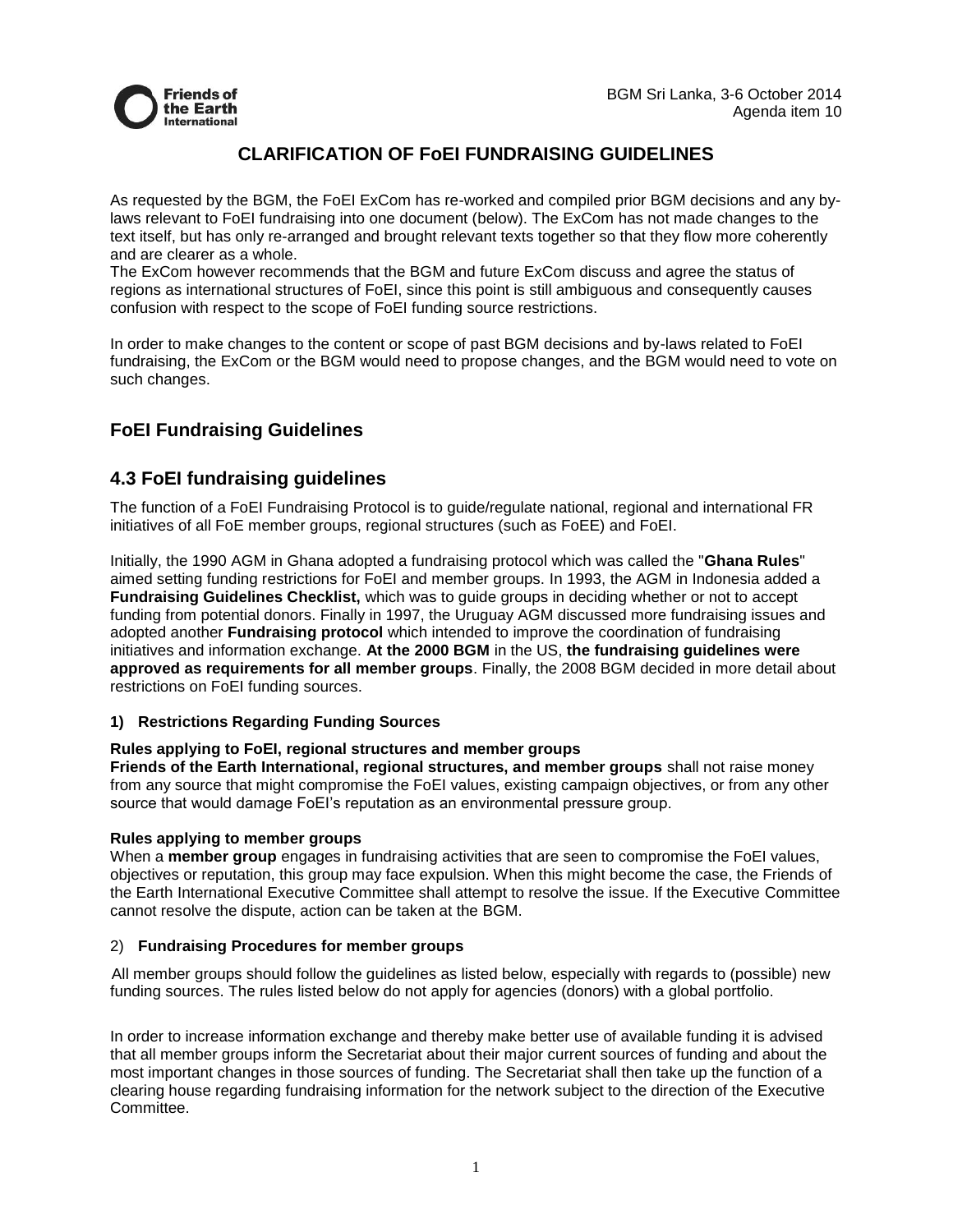



#### **Rules:**

- 1. Before approaching any donor, whether it concerns a new contact or continuation of an existing relationship, the national member group on whose territory the donor is based, should be consulted. The consultation plus result should be made known not only to the member group concerned, but to the FoEI secretariat and the regional structure the member group belongs to as well. These rules do not apply to agencies with a global portfolio. Groups should alert the IS about their plans to submit a proposal in order to improve fundraising coordination within the network.
- 2. If active involvement/substantial work is required, the national member group can ask for a financial or in-kind contribution for compensation. Active involvement/substantial work may include: a) actively looking for donors, exploratory meetings, etc.; and b) developing proposals, including translations, together with the consulting body to meet the exact requirements of the donor involved. Agreements about such financial compensation should be made beforehand and need approval of the board of both the consulting and consulted body (e.g. in case of FoEI and regional structures, the respective ExComs).
- 3. An application to a donor should not conflict with other (pending) applications. This should be investigated thoroughly. The entity wanting to approach a donor should consult the lead group if the proposed activity is part of an international activity as approved by the (last) BGM.
- 4. A national member group is advised to reply within two weeks. It may recommend that no application is submitted to a donor only:
	- If an application by the national member group is being reviewed by the donor concerned;
	- **If an application is being prepared by the national member group for the current financial** year;
	- If the donor is known to have no interest in funding work outside the territory where it is based and records can be provided to show this;
	- If the national member group is campaigning against the donor concerned;
	- For political reasons at the national level.

The national member group might/is advised to contact the donor in order to find out if an application from outside would affect their own application.

- 5. In case there is a conflict that cannot be resolved between the national group and the entity that wants to apply for funding, the ExCom decides.
- 6. If officially established regional structures and coordinators of international campaigns and programmes want to approach donors, not only should national member groups be involved, but the FoEI Secretariat should also be informed. Likewise, when approaching donors in regions where an established regional structure exists, coordinators of international campaigns and programmes should inform the regional structure involved.

### **Rules applying to FoEI**

1) Friends of the Earth International, as the international coordinating body for its member groups, shall not receive funding from:

- Transnational corporations;
- Political parties;
- Commercial enterprises that any FoEI member group is campaigning against;
- Commercial enterprises included on a list of industrial sectors developed by Friends of the Earth International Executive Committee, in consultation with member groups
- International Financial Institutions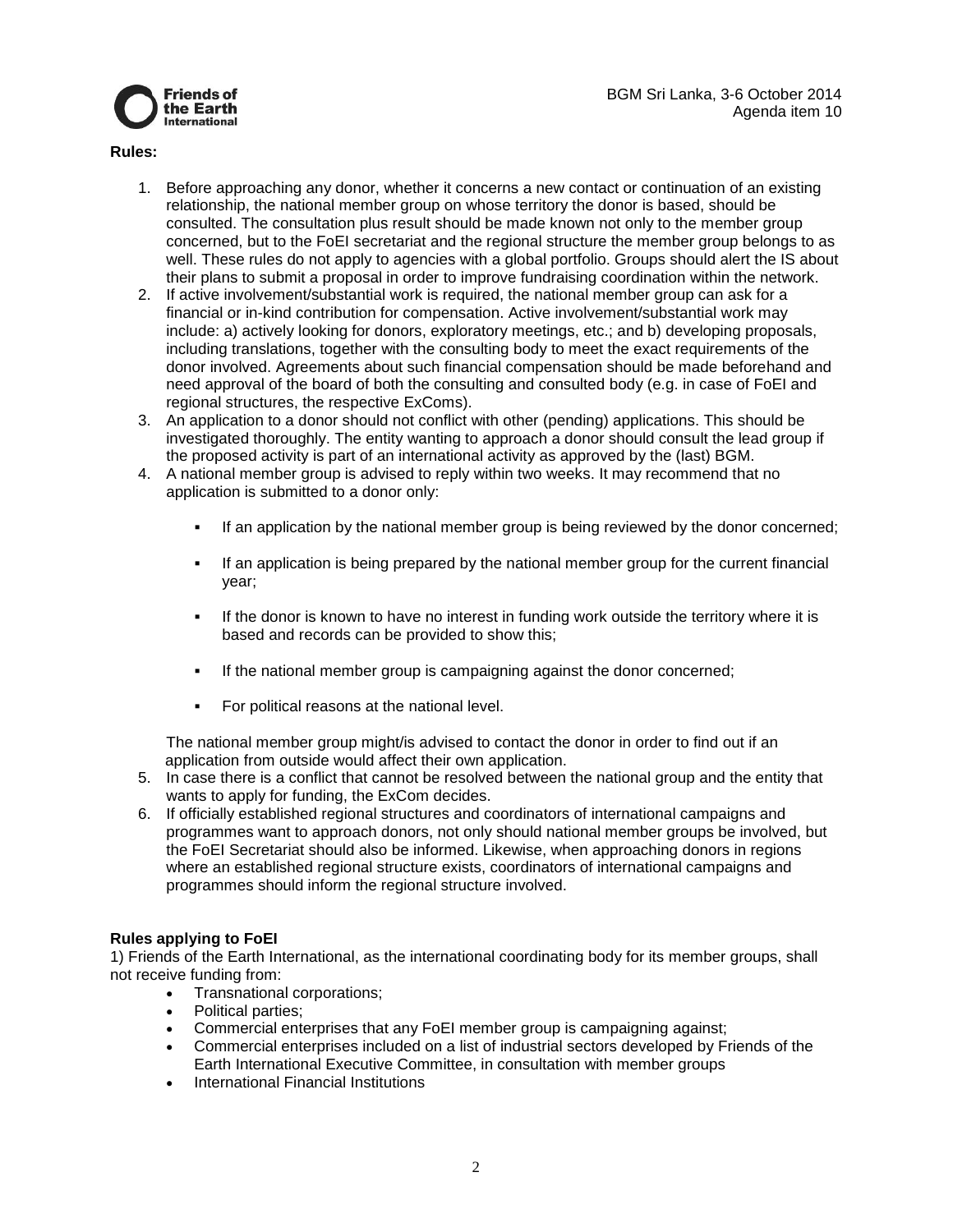

BGM Sri Lanka, 3-6 October 2014 Agenda item 10

2) Friends of the Earth International may receive funding from corporate foundations that meet the following prerequisites:

- The company which funds the foundation cannot be from any of the sectors that FoEI and our allies are campaigning against or one of the industries such as fossil fuels, chemicals, car manufacturing, logging, waste disposal/ incinerators, nuclear, aviation, mining, armaments, animal testing, GMO, tobacco private water services, and banks and investors which are financing these sectors.
- The foundation cannot be funded by a company which FoEI member groups are currently campaigning against or have done in the last 5 years
- The foundation must be independent from the source company, politically and in terms of management, i.e. the board members are different to those of the company
- The foundation's mission statement must be in line with FoEI's
- The foundation must not impose unacceptable restrictions on FoEI
- The grant will not be used as a strategy for greenwash tactics, human rights abuses or with a double agenda
- There are no reputational risks associated with the foundation

3) Friends of the Earth International may receive funding from private foundations that meet the following prerequisites:

- The foundation's mission statement must be in line with FoEI's
- The foundation must not impose unacceptable restrictions on FoEI
- The grant will not be used for greenwash, human rights abuses tactics and double agenda
- There are no reputational risks associated with the foundation

4) The 2008 BGM gave the ExCom the mandate to develop criteria for private sector funding. The ExCom consequently decided that it would be too difficult to apply the criteria confidently, thus deciding that FoEI cannot accept funds from the private sector.

5) FoEI may explore possibilities for online fundraising.

6) Solidarity Fund: FoEI will set up a solidarity fund for groups that are interested in supporting activities of the federation that are hard to finance by other donors (solidarity actions, activities aimed at strengthening FoEI).

#### \*\*\*\*\*\*\*\*\*\*\*\*\*\*\*\*\*\*\*\*\*\*\*\*\*\*\*\*\*\*\*\*\*\*\*\*\*\*\*\*\*\*\*\*\*\*\*\*\*\*\*\*\*\*\*\*\*\*\*\*\*\*\*\*\*\*\*\*\*\*\*\*\*\*\*\*\*\*\*\*\*\*\*\*\*\*\*\*\*\*\*\*\*\*\*\*\*\*\*\*\*\*\*\*

#### **Fundraising Recommendations to member groups**

The recommendations listed below were proposed as an addition to the above fundraising restrictions. They are aimed at clarifying the intention of the 1990 AGM regarding point c), which is specifically focused on FoEI fundraising activities. These recommendations have never been formally approved and as such do not warrant ExCom action in case they are violated. It is recommended that:

- Not accepting money from political parties is restricted to core funding only;
- All member groups must provide FoEI with a list of commercial enterprises that they are actively campaigning against;
- Groups proceed with extreme caution and do not to initiate funding proposals with commercial enterprises included on the list of industrial sectors as mentioned above but instead refer any such approaches to FoEI ExCom which shall offer advice;
- Member groups should incorporate the FoEI fundraising restrictions into their own fundraising criteria. With respect to all future member groups these principles should be adopted as a condition for membership to FoEI.